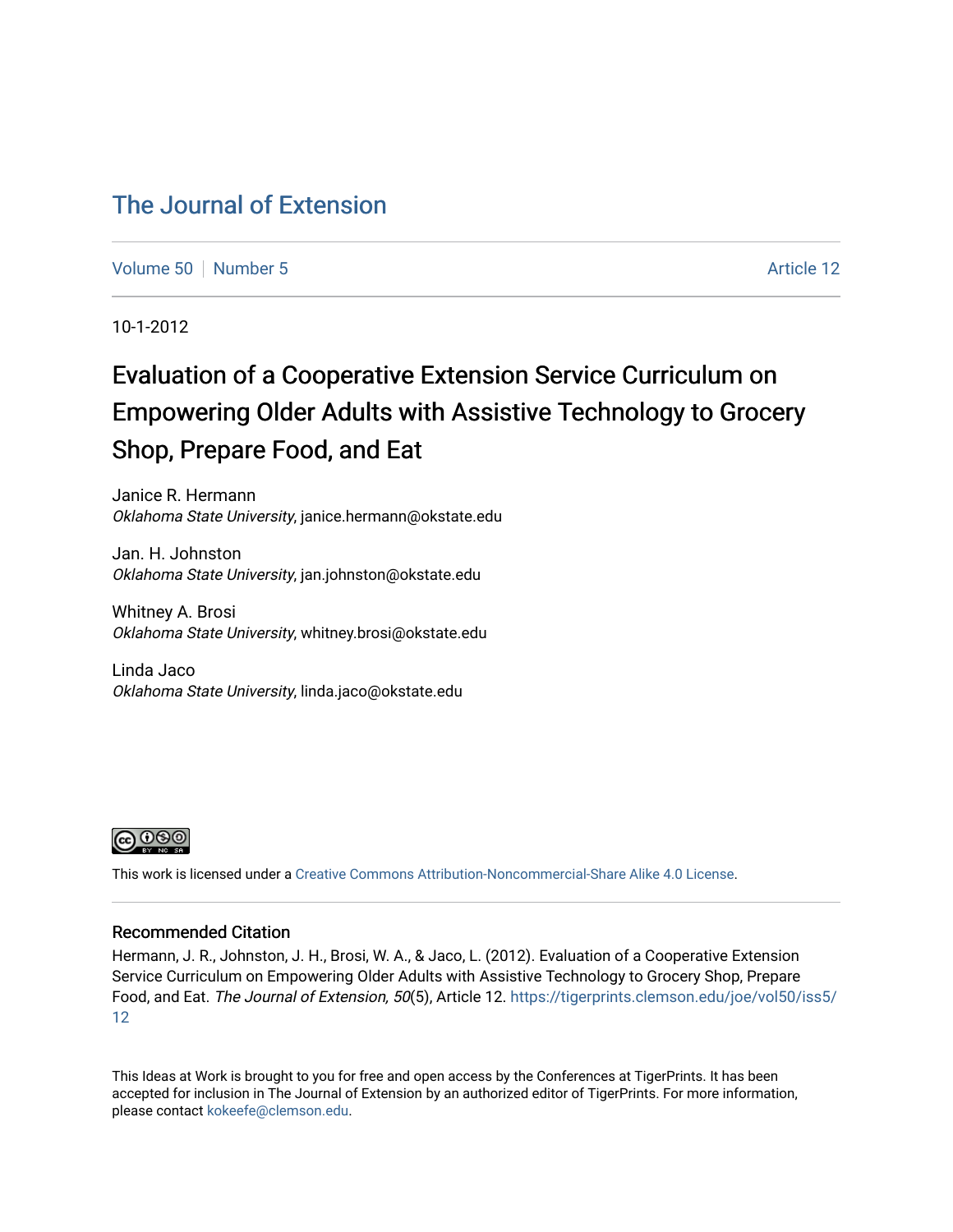Evaluation of a Cooperative Extension Service Curriculum on Empowering Older Adults with Assistive Technology to Grocery Shop, Prepare Food, and Eat



**Journal of Extension**<br>www.joe.org

**October 2012 Volume 50 Number 5 Article Number: 5IAW2**

## **Evaluation of a Cooperative Extension Service Curriculum on Empowering Older Adults with Assistive Technology to Grocery Shop, Prepare Food, and Eat**

**Janice R. Hermann**

Adult and Older Adult Nutrition Specialist Oklahoma Cooperative Extension Service [janice.hermann@okstate.edu](mailto:janice.hermann@okstate.edu)

#### **Jan H. Johnston**

Aging Specialist Oklahoma Cooperative Extension Service [jan.johnston@okstate.edu](mailto:jan.johnston@okstate.edu)

## **Whitney A. Brosi**

Associate Professor Department of Human Development and Family Science [whitney.brosi@okstate.edu](mailto:whitney.brosi@okstate.edu)

### **Linda Jaco**

Director Sponsored Programs and Oklahoma ABLE Tech Oklahoma Cooperative Extension Service [linda.jaco@okstate.edu](mailto:linda.jaco@okstate.edu)

> Oklahoma State University Stillwater, Oklahoma

*Abstract: The Empowering Older Adults with Assistive Technology to Shop, Cook and Eat curriculum was designed to provide education about concepts of empowerment and assistive technology for grocery shopping, preparing food, and eating. The curriculum included examples and hands-on demonstrations of assistive*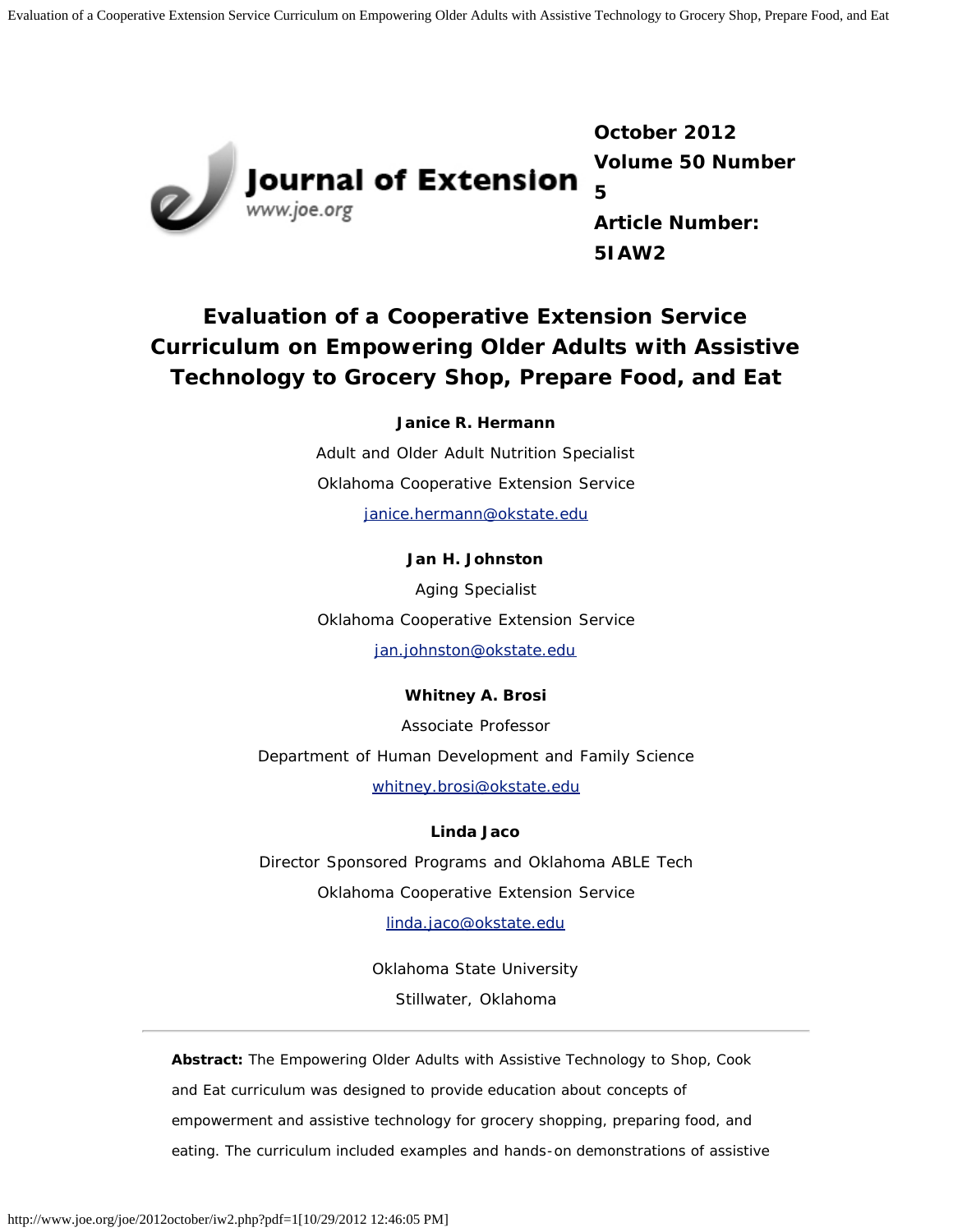*technology devices for grocery shopping, food preparation, and eating. Results of post-then-pre evaluation with 100 participants revealed significant increases in awareness and comfort using assistive technology devices. Evaluation indicated education and hands-on demonstrations increased awareness of the importance of older adult nutrition and older adult empowerment through use of assistive technologies designed to facilitate independent living.*

#### **Introduction**

Physical limitations may occur with aging that can negatively affect older adults' abilities to grocery shop, prepare food, and eat (Keller, 2005). Physical limitations can also result in increased dependency and a sense of powerlessness (Keller, 2005; Johnson, Mahon, & McLeoad, 2006).

Extension can address many challenges older adults face (Gerrior & Crocoll, 2008). Using the concept of empowerment, Extension can provide education that can assist older adults in finding solutions to enable them to maintain control over their lives (Bekingham & Watt, 1995). Providing education and linking to resources on assistive technology are ways to empower older adults to address some difficulties they may face with grocery shopping, preparing food, and eating. Assistive technology is any device that improves engagement in everyday life (Oklahoma ABLE Tech, 2011). Assistive technology can also improve safety and independence among older adults.

## **Program**

The Empowering Older Adults with Assistive Technology to Shop, Cook and Eat curriculum was developed by a multidisciplinary team including individuals from Oklahoma Cooperative Extension Service, Oklahoma State University Department of Human Development and Family Sciences, and Oklahoma ABLE Tech, the Oklahoma Assistive Technology Act Program.

The curriculum was designed to educate older adults, their family members, and aging services community care providers about assistive technology for transportation, grocery shopping, preparing food, and eating. The curriculum objectives were to increase:

- Awareness of the importance of older adult nutrition.
- Awareness of the concept of older adult empowerment.
- Awareness and comfort using assistive technology for transportation, grocery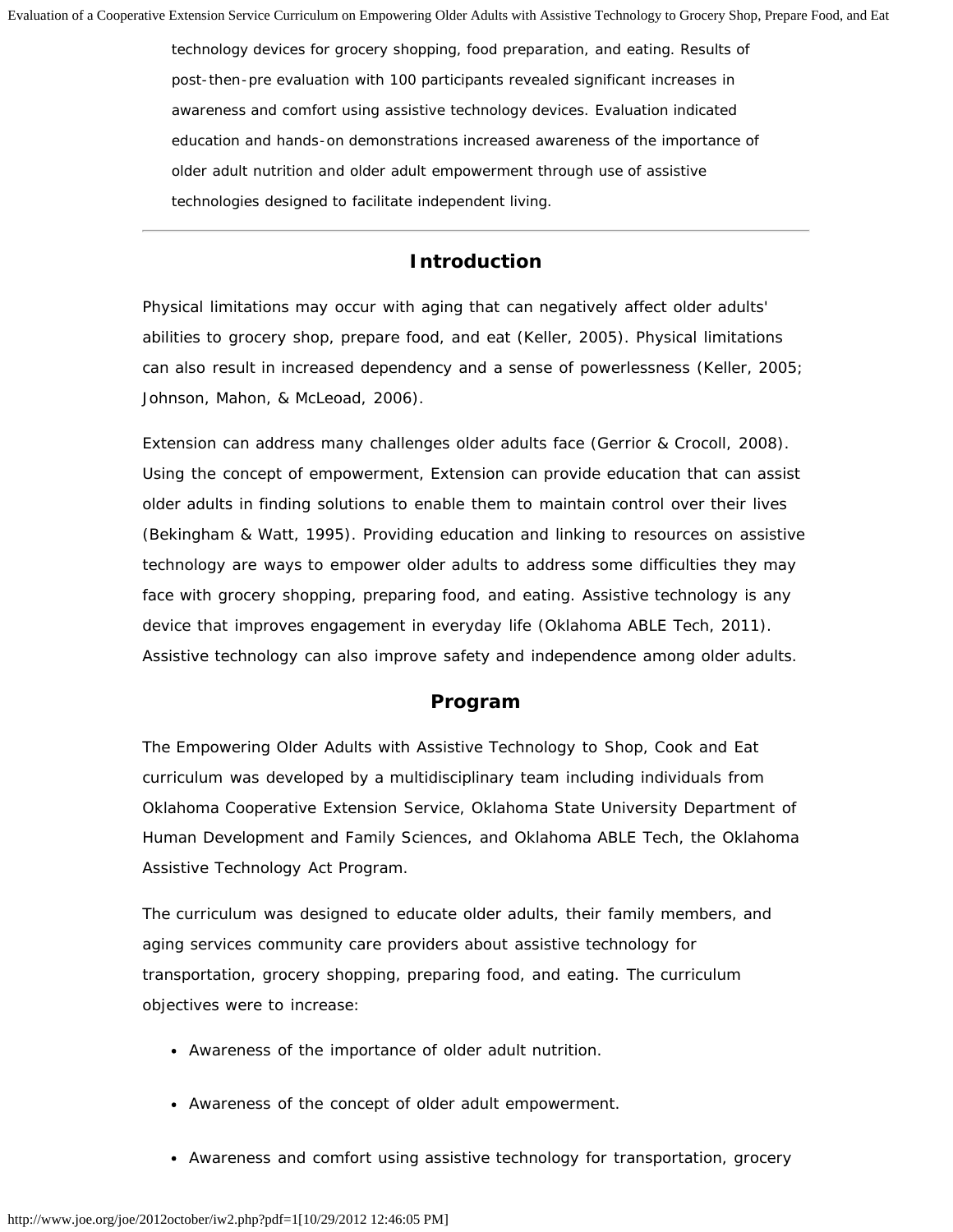shopping, preparing food, and eating.

Awareness of Oklahoma ABLE Tech.

Linking older adults with assistive technology experts is important because appropriate assistive technology devices are highly individualized. State Assistive Technology Act Programs work to increase access to appropriate assistive technology through device demonstration centers, short-term device trial programs, device exchange or reuse programs, and low-interest bank loans (Oklahoma ABLE Tech, 2011).

The Empowering Older Adults with Assistive Technology to Shop, Cook and Eat curriculum included a leaders' guide, PowerPoint presentations, handouts, and video clips of older adults discussing the impact of assistive technology in their lives. The curriculum also included a kit containing example assistive technology devices for transportation, grocery shopping, food preparation, and eating that allowed for hands-on demonstration.

#### **Evaluation**

The Empowering Older Adults with Assistive Technology to Shop, Cook and Eat curriculum was piloted by Oklahoma Cooperative Extension Service County Educators with Oklahoma Home and Community Educator (OHCE) members in six Oklahoma counties. Prior to piloting, Oklahoma Cooperative Extension Service county educators attended a 1-day in-service training on implementing and evaluating the curriculum. The curriculum evaluation was approved by the Oklahoma State University Institutional Review Board for Human Subjects.

The curriculum was evaluated with a seven-item post-then-pre questionnaire using a 3-point Likert scale: very, somewhat, not at all. The questionnaire also included an open-ended question, "What was most helpful about this program?" Post-then-pre has been reported to be a reliable and valid method for measuring program impact, particularly when participants may have limited subject knowledge at the beginning of a program (Rockwell & Kohn, 1989). Questionnaire item responses were coded very = 3, somewhat = 2, and not at all = 1. For each questionnaire item, the percent of participants who increased questionnaire item rankings from then-pre to post were analyzed using frequencies; differences in mean questionnaire item rankings from post-then-pre were analyzed using a Wilcoxon matched-pairs signedranks test using PC SAS for Windows, Version 9.1 (SAS Institute, Cary, NC). For each questionnaire item, data were only included in analyses if both post and then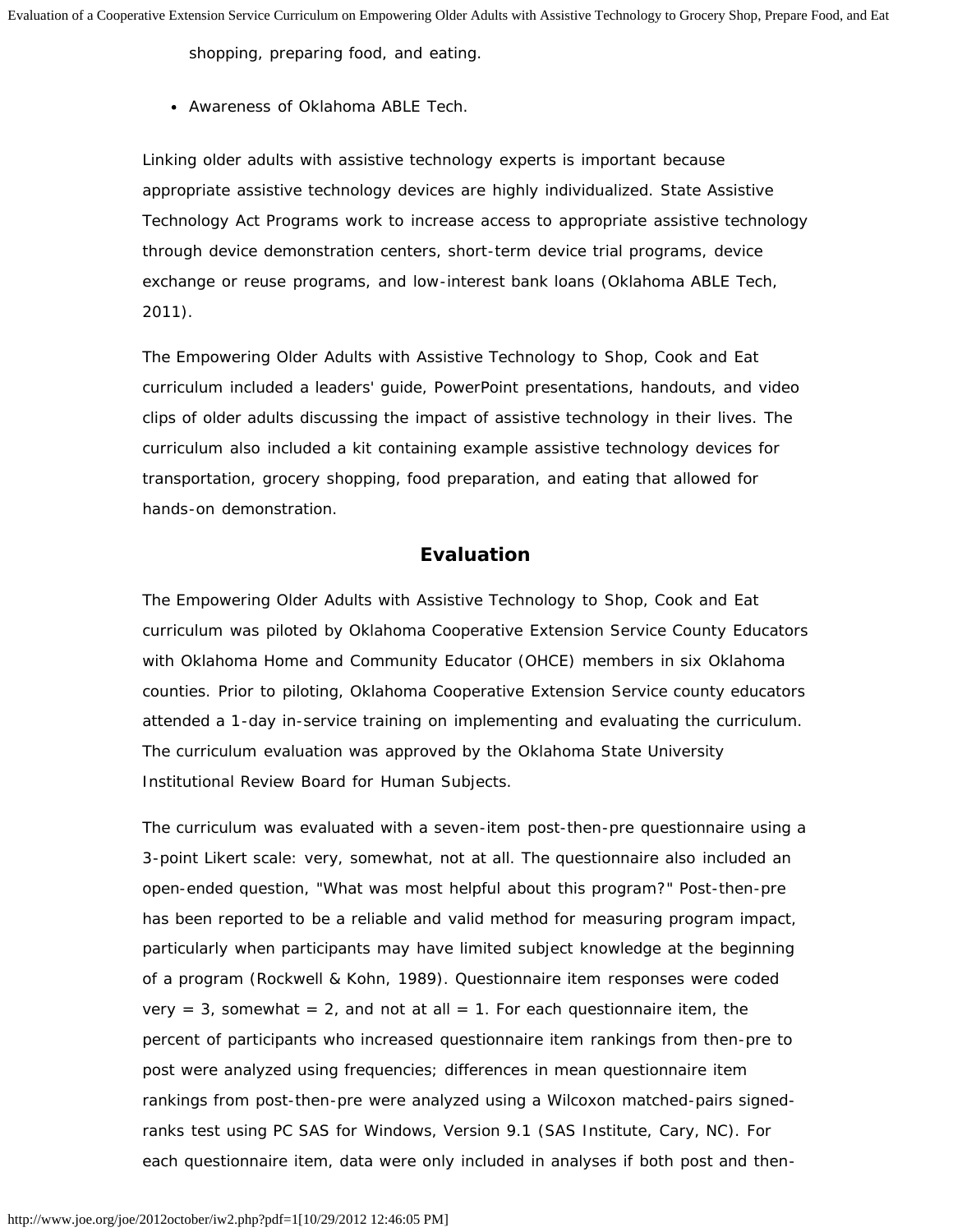pre rankings were provided. Significance level was set at P < 0.05.

### **Results**

One hundred OHCE members participated in the Empowering Older Adults with Assistive Technology to Shop, Cook and Eat curriculum pilot. Results of the evaluation revealed significant increases in mean then-pre to post rankings for awareness of the importance of nutrition; awareness of empowerment and likeliness of using information about empowerment; awareness and comfort using assistive technology devices; and likelihood of contacting Oklahoma ABLE Tech about assistive technology and the Extension educator about topics covered in the program (Table 1).

For all questionnaire items, except "awareness of the importance of nutrition for older adults," approximately half to two-thirds of participants increased questionnaire item rankings from then-pre to post (Table 1). The relatively lower percent of participants increasing their ranking for "awareness of the importance of nutrition for older adults," could be due to participants already having an awareness of the importance of nutrition, as indicated by the relatively higher then-pre ranking (Table 1).

#### **Table 1.**

Differences in Mean Questionnaire Item Rankings and Percent of Participants Who Increased Questionnaire Item Ranking From Delayed Pre to Post

| <b>Questionnaire I tems</b>                                                           | Then-<br><b>Pre</b><br>Rank <sup>1</sup><br>(Mean<br>$\pm$ SE) | Post<br>Rank <sup>2</sup><br>(Mean<br>$\pm$ SE) | P<br>Value <sup>3</sup> | Percent<br>Who<br><b>Increased</b><br>Rank <sup>4</sup> |
|---------------------------------------------------------------------------------------|----------------------------------------------------------------|-------------------------------------------------|-------------------------|---------------------------------------------------------|
| How aware are you of<br>the importance of<br>nutrition for older adults<br>$(n = 88)$ | $2.59 \pm$<br>0.05                                             | $2.89 \pm$<br>0.03                              | < 0.0001                | 30%                                                     |
| How aware are you of<br>the concept of<br>empowerment $(n = 92)$                      | $2.09 \pm$<br>0.07                                             | $2.73 \pm$<br>0.05                              | < 0.0001                | 60%                                                     |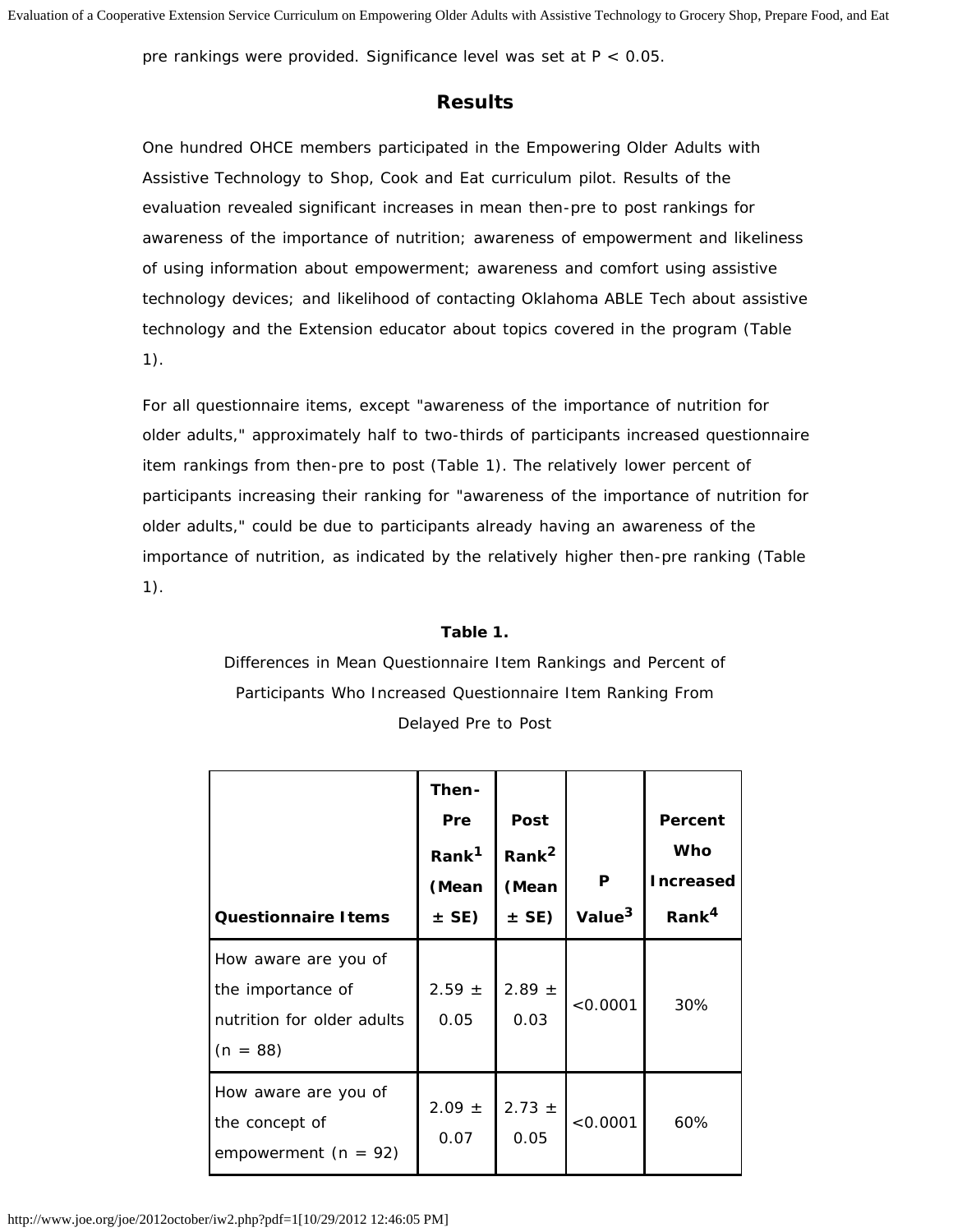Evaluation of a Cooperative Extension Service Curriculum on Empowering Older Adults with Assistive Technology to Grocery Shop, Prepare Food, and Eat

| How likely are you to<br>use information about<br>empowerment in your<br>own life ( $n = 88$ )                                                                                                                                                                                                                                        | $2.27 \pm$<br>0.07 | $2.80 \pm$<br>0.04 | < 0.0001 | 48% |  |
|---------------------------------------------------------------------------------------------------------------------------------------------------------------------------------------------------------------------------------------------------------------------------------------------------------------------------------------|--------------------|--------------------|----------|-----|--|
| How aware are you of<br>assistive technology<br>devices ( $n = 94$ )                                                                                                                                                                                                                                                                  | $2.10 \pm$<br>0.06 | $2.87 \pm$<br>0.04 | < 0.0001 | 68% |  |
| How comfortable are you<br>using assistive<br>technology devices ( $n =$<br>93)                                                                                                                                                                                                                                                       | $2.09 \pm$<br>0.07 | $2.68 \pm$<br>0.05 | < 0.0001 | 53% |  |
| How likely are you to<br>contact Oklahoma ABLE<br>Tech about assistive<br>technology ( $n = 88$ )                                                                                                                                                                                                                                     | $1.63 \pm$<br>0.07 | $2.44 \pm$<br>0.06 | < 0.0001 | 67% |  |
| How likely are you to<br>contact your Extension<br>Educator about topics<br>covered in this program<br>$(n = 90)$                                                                                                                                                                                                                     | $1.98 \pm$<br>0.07 | $2.59 \pm$<br>0.06 | < 0.0001 | 52% |  |
| <sup>1</sup> Then-Pre mean $\pm$ standard error questionnaire item rank. 2 Post<br>rank mean $\pm$ standard error questionnaire item rank. <sup>3</sup> P value<br>calculated using Wilcoxon matched-pairs signed-ranks<br>test. <sup>4</sup> Percent of participants who increased questionnaire item<br>rank from then-pre to post. |                    |                    |          |     |  |

Responses to the open-ended question "What was most helpful about this program" provided additional indication curriculum objectives were met. A few selective responses were:

- "Learning about empowerment for myself"
- "Seeing actual products and how you use them was very beneficial"
- "Seeing the tools and knowing the service (ABLE Tech) is available"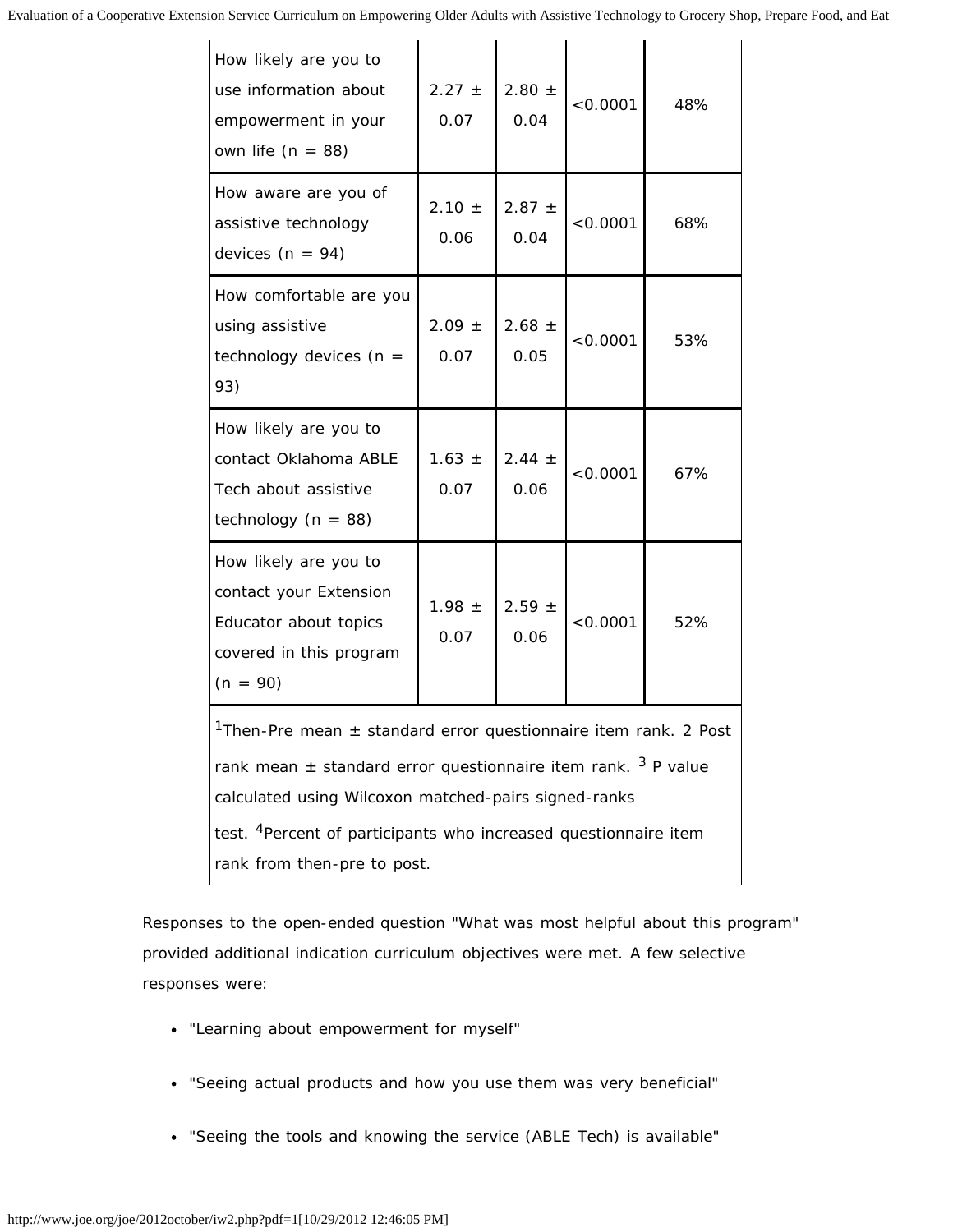- "Knowing there is someone else that cares"
- "Seeing AT, finding out about ABLE Tech, reinforcing empowerment, it's everything to seniors"

## **Conclusion**

Extension professionals are positioned to address many of the challenges older adults face with grocery shopping, preparing food, and eating. Providing education and hands-on demonstration can increase awareness of and help build confidence in using assistive technologies designed to facilitate independent living. Extension professionals can also provide an important role in connecting older adults to their state's Assistive Technology Act Program, which is positioned to offer individualized solutions for managing physical challenges.

Potential partners for Extension professionals to engage and educate older adults include state Home and Community Education groups, farm and rancher groups such as Farm Bureau and Women in Agriculture, Older American Act Nutrition Programs, county health departments, Area Agencies on Aging, and Veterans Administrations.

For further information about the Empowering Older Adults with Assistive Technology to Shop, Cook and Eat curriculum, contact Jan H. Johnston, Oklahoma Cooperative Extension Service Aging Specialist, at jan.johnston@okstate.edu.

#### **Acknowledgments**

Curriculum development was funded by USDA CSREES RHSE grant # 2007-04890.

#### **References**

Beckingham, A. C., & Watt, S. (1995). Daring to grow old: Lessons in healthy aging and empowerment. *Educational Gerontology*, 21, 479-495.

Gerrior, S. A., & Crocoll, C. E. (2008). USDA CSREES' role in broadening support for an aging nation. *Journal of Extension* [On-line], 46(1) Article 1COM2. Available at: <http://www.joe.org/joe/2008february/comm2.php>

Johnson, C. S. J., Mahon, A., & McLeod, W. (2006). Nutritional, functional and psychosocial correlates of disability among older adults. *Journal of Nutrition, Health and Aging*, 10(1), 45-50.

Keller, H. H. (2005). Reliance on others for food-related activities of daily living. *Journal of Nutrition for the Elderly*, 25(1), 43-59.